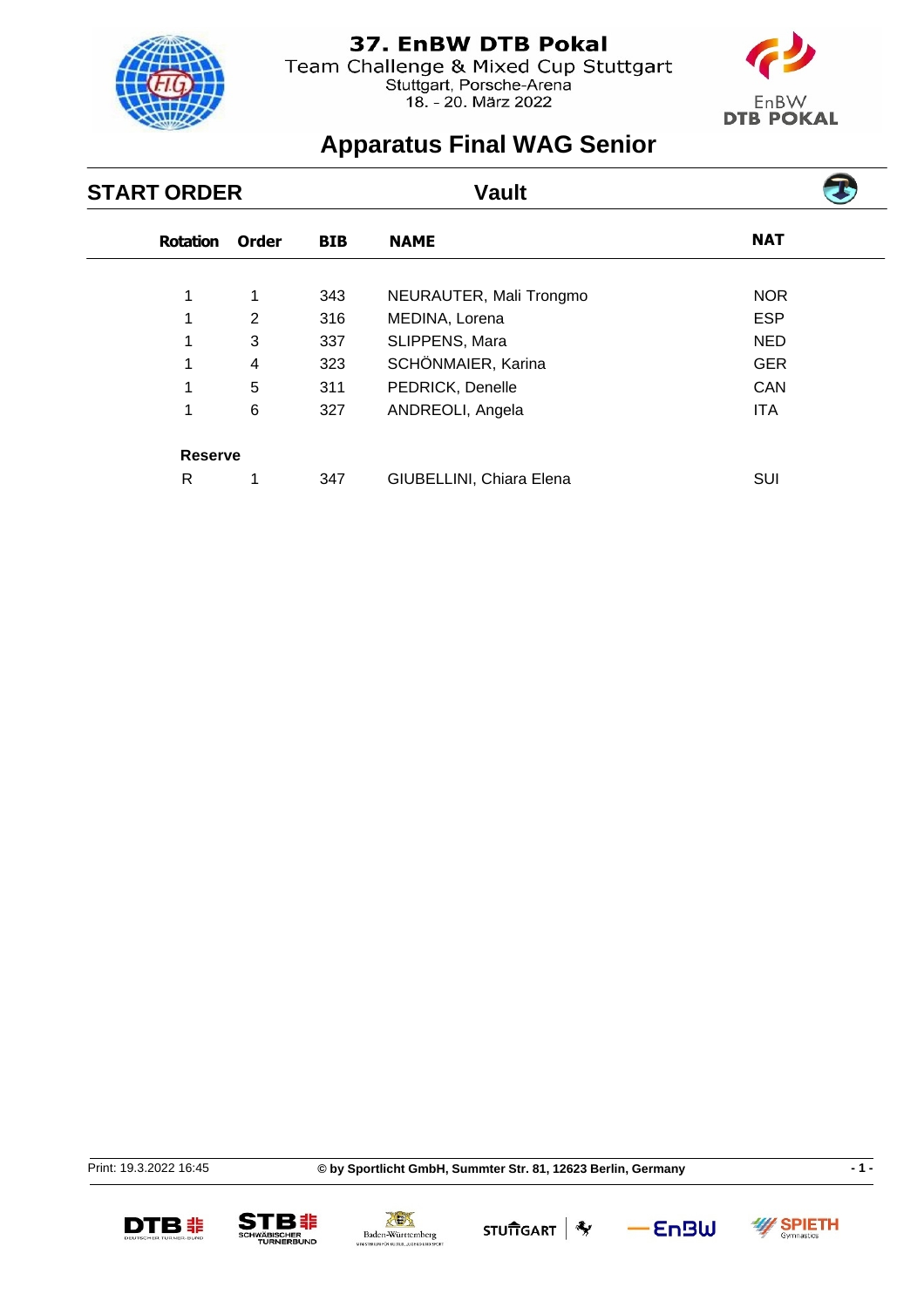

Team Challenge & Mixed Cup Stuttgart Stuttgart, Porsche-Arena<br>18. - 20. März 2022



 $\overline{\phantom{a}}$ 

# **Apparatus Final WAG Senior**

| <b>START ORDER</b> |       |            | <b>Uneven Bars</b>  |            |  |
|--------------------|-------|------------|---------------------|------------|--|
| <b>Rotation</b>    | Order | <b>BIB</b> | <b>NAME</b>         | <b>NAT</b> |  |
| 1                  | 1     | 312        | LALONDE, Jenna      | <b>CAN</b> |  |
| 1                  | 2     | 317        | PETISCO, Alba       | <b>ESP</b> |  |
| 1                  | 3     | 300        | BROWN, Romi         | <b>AUS</b> |  |
|                    | 4     | 352        | MATTHEWS, Nola      | <b>USA</b> |  |
| 1                  | 5     | 339        | VEERMAN, Sanna      | <b>NED</b> |  |
| 1                  | 6     | 334        | VILLA, Giorgia      | <b>ITA</b> |  |
| <b>Reserve</b>     |       |            |                     |            |  |
| R                  | 1     | 320        | KÖNIG, Anna-Lena    | <b>GER</b> |  |
| R                  | 2     | 346        | EISENEGGER, Martina | <b>SUI</b> |  |

Print: 19.3.2022 16:45

SPIETH









 $-$ EnBW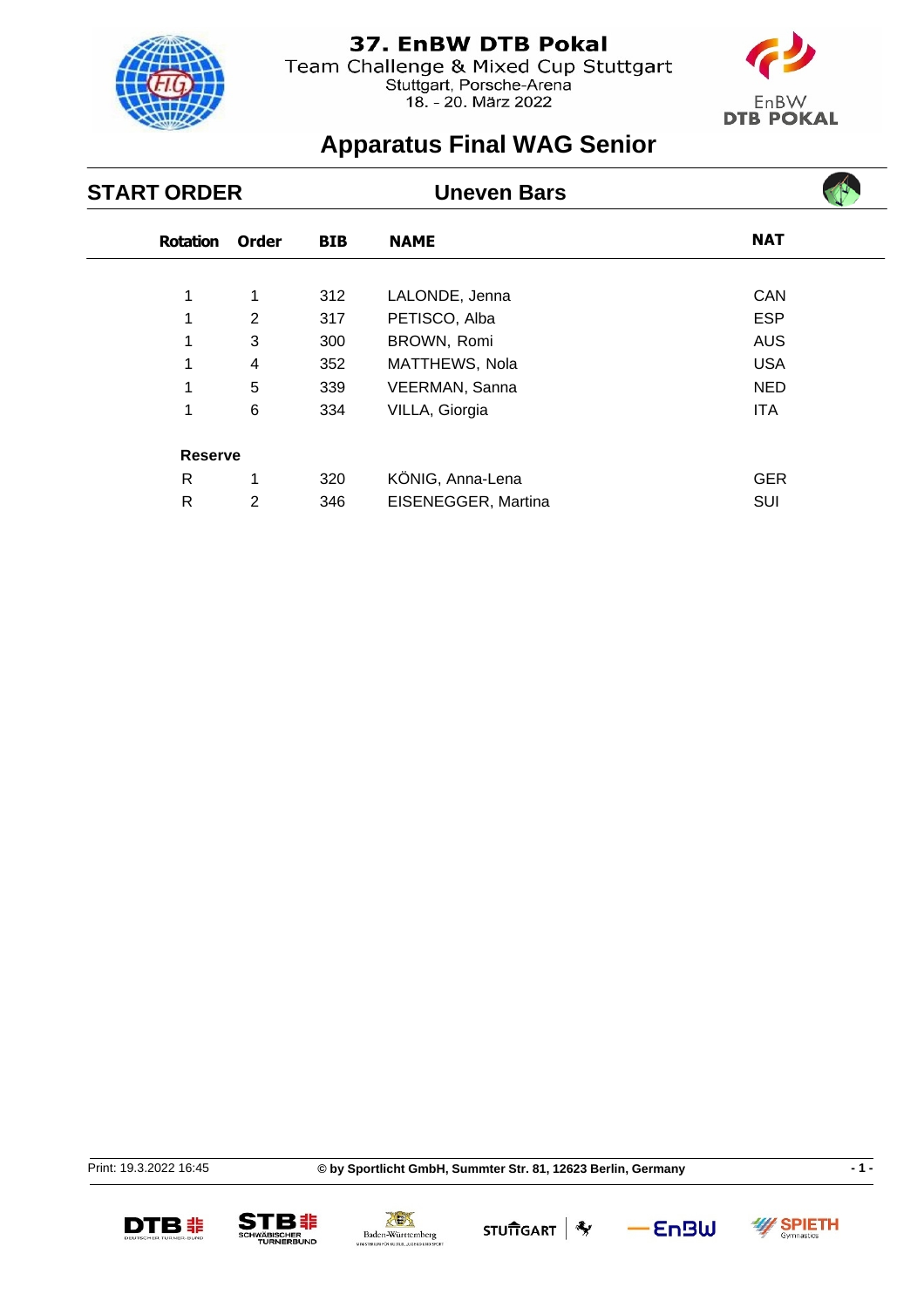

Team Challenge & Mixed Cup Stuttgart Stuttgart, Porsche-Arena<br>18. - 20. März 2022



**Contract** 

# **Apparatus Final WAG Senior**

| <b>START ORDER</b> |                 |                |            | <b>Balance Beam</b>     |            |  |
|--------------------|-----------------|----------------|------------|-------------------------|------------|--|
|                    | <b>Rotation</b> | <b>Order</b>   | <b>BIB</b> | <b>NAME</b>             | <b>NAT</b> |  |
|                    | 1               | 1              | 319        | DUMRATH, Julia          | <b>GER</b> |  |
|                    | 1               | $\overline{2}$ | 311        | PEDRICK, Denelle        | <b>CAN</b> |  |
|                    |                 | 3              | 339        | VEERMAN, Sanna          | <b>NED</b> |  |
|                    | 1               | 4              | 304        | <b>WHITEHEAD, Emily</b> | <b>AUS</b> |  |
|                    | 1               | 5              | 332        | MAGGIO, Martina         | <b>ITA</b> |  |
|                    | 1               | 6              | 353        | MCCLAIN, Konnor         | <b>USA</b> |  |
|                    | <b>Reserve</b>  |                |            |                         |            |  |
|                    | R               | 1              | 344        | TRONRUD, Maria          | <b>NOR</b> |  |
|                    | R               | 2              | 314        | VILLALBA, Claudia       | <b>ESP</b> |  |

Print: 19.3.2022 16:45

**© by Sportlicht GmbH, Summter Str. 81, 12623 Berlin, Germany - 1 -**







STU市GART **\***